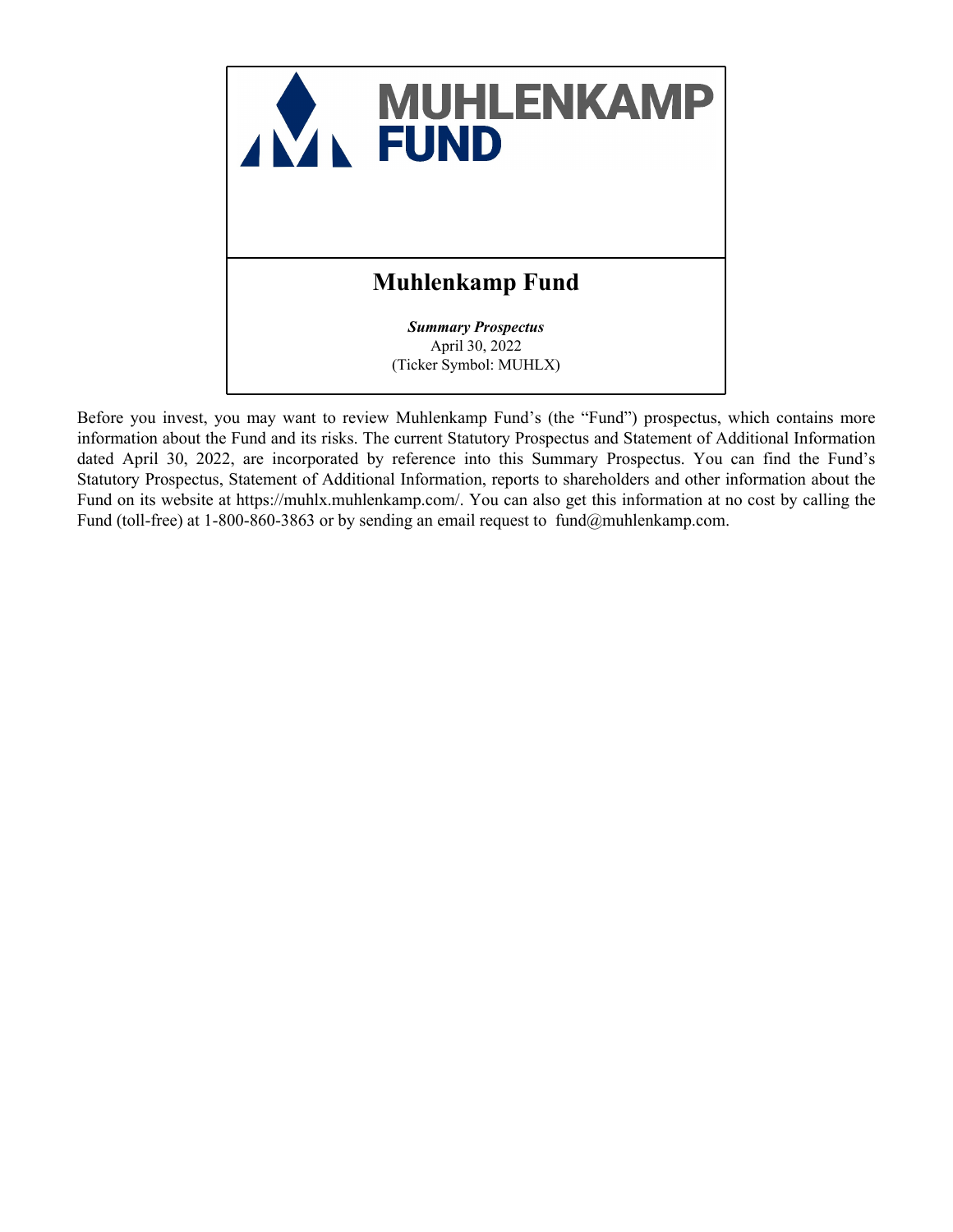## **Investment Objectives**

The Fund seeks to maximize total after-tax return to its shareholders through capital appreciation, and income from dividends and interest, consistent with reasonable risk.

## **Fees and Expenses of the Fund**

The following table describes the fees and expenses that you may pay if you buy, hold and sell shares of the Fund. You may pay other fees, such as brokerage commissions and other fees to financial intermediaries, which are not reflected in the tables and examples below.

| <b>Shareholder Fees</b><br><i>(fees paid directly from your investment)</i>       | None     |
|-----------------------------------------------------------------------------------|----------|
|                                                                                   |          |
| <b>Annual Fund Operating Expenses</b>                                             |          |
| (expenses that you pay each year as a percentage of the value of your investment) |          |
| <b>Management Fees</b>                                                            | 1.00%    |
| Distribution and Service (Rule 12b-1) Fees                                        | $0.00\%$ |
| Other Expenses                                                                    | 0.26%    |
| Acquired Fund Fees and Expenses <sup>(1)</sup>                                    | $0.04\%$ |
| <b>Total Annual Fund Operating Expenses</b>                                       | 1.30%    |
| Less: Fee Waiver <sup><math>(2)</math></sup>                                      | $-0.16%$ |
| Total Annual Fund Operating Expenses After Fee Waiver <sup>(1)(2)</sup>           | 1.14%    |

 $(1)$  The Total Annual Fund Operating Expenses for the Fund do not correlate to the ratio of operating expenses to average net assets in the "Financial Highlights" section of the Fund's Statutory Prospectus, which reflects the operating expenses of the Fund and does not include acquired fund fees and expenses ("AFFE").

(2) Muhlenkamp & Company, Inc. (the "Adviser") has contractually agreed to waive its management fees, and pay Fund expenses, in order to ensure that Total Annual Fund Operating Expenses (excluding AFFE, leverage/borrowing interest, interest expense, taxes, brokerage commissions, and extraordinary expenses) do not exceed 1.10% of the Fund's average daily net assets. Fees waived and expenses paid by the Adviser may be recouped by the Adviser for a period of 36 months following the date on which such fee waiver and expense payment was made if such recoupment can be achieved without exceeding the expense limit in effect at the time the fee waiver and expense payment occurred and the expense limit in place at the time of recoupment. The Operating Expenses Limitation Agreement is indefinite, but cannot be terminated through at least April 30, 2023. Thereafter, the agreement may be terminated at any time upon 60 days' written notice by the Trust's Board of Trustees (the "Board") or the Adviser.

### **Example**

This Example is intended to help you compare the cost of investing in the Fund with the cost of investing in other mutual funds. The Example assumes that you invest \$10,000 in the Fund for the time periods indicated and then redeem all of your shares at the end of those periods. The Example also assumes that your investment has a 5% return each year and that the Fund's operating expenses remain the same (taking into account the expense limitation for one year). Although your actual costs may be higher or lower, based on these assumptions, your costs would be:

| 1 Year | 3 Years | <b>5 Years</b> | 10 Years |
|--------|---------|----------------|----------|
| \$116  | \$396   | \$698          | \$1,554  |

### **Portfolio Turnover**

The Fund pays transaction costs, such as commissions, when it buys and sells securities (or "turns over" its portfolio). A higher portfolio turnover rate may indicate higher transaction costs and may result in higher taxes when Fund shares are held in a taxable account. These costs, which are not reflected in Annual Fund Operating Expenses or in the Example, affect the Fund's performance. During the most recent fiscal year, the Fund's portfolio turnover rate was 8.06% of the average value of its portfolio.

### **Principal Investment Strategies**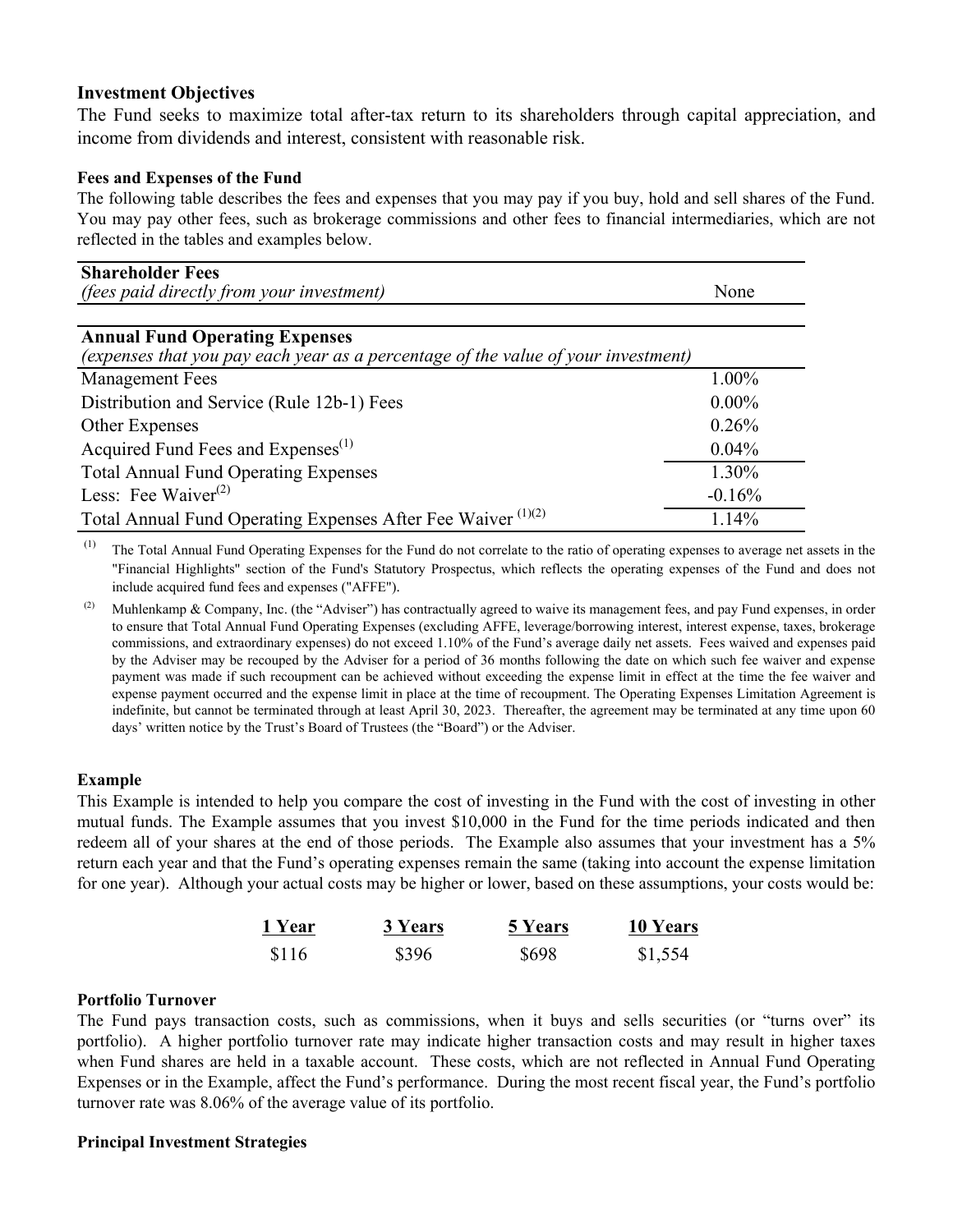The Fund principally invests in a diversified list of common stocks of companies of any capitalization, determined by the investment adviser to be highly profitable, yet undervalued. The Adviser looks for companies it believes to have above-average profitability, as measured by corporate return-on-equity, and that sell at below-average prices, as measured by price-to-earnings-ratios. To determine average profitability and average price, the Adviser uses data produced by various independent research organizations. In pursuing its investment objectives, the Fund may also invest in exchange-traded funds ("ETF"s) and in securities of foreign issuers, including American Depositary Receipts ("ADR"s). The Fund may purchase investment grade fixed income or debt securities, of any maturity or duration, from time to time as substitutes for stocks when the Adviser determines that market conditions warrant their purchase. The Fund intends to invest for the long-term, but may sell stocks and other securities regardless of how long they have been held.

At the Adviser's discretion, the Fund may invest up to 100% of its assets in cash, cash equivalents, and high-quality, short-term debt securities and money market instruments (i) to retain flexibility in meeting redemptions, paying expenses, and identifying and assessing investment opportunities, and (ii) for temporary defensive purposes in response to adverse market, economic or political conditions. Such investments may result in the Fund not achieving its investment objectives.

## **Principal Risks**

As with any mutual fund, there are risks to investing. An investment in the Fund is not a deposit of a bank and is not insured or guaranteed by the Federal Deposit Insurance Corporation ("FDIC") or any other governmental agency. Remember, in addition to possibly not achieving your investment goals, **you could lose all or a portion of your investment in the Fund over short or even long periods of time**. The principal risks of investing in the Fund are:

*General Market Risk.* The Fund's net asset value ("NAV") and investment return will fluctuate based upon changes in the value of its portfolio securities. Certain securities selected for the Fund's portfolio may be worth less than the price originally paid for them, or less than they were worth at an earlier time.

*Management Risk.* The Fund may not meet its investment objectives or may underperform mutual funds with similar strategies if the Adviser cannot successfully implement the Fund's investment strategies.

*Equity Securities Risk.* The equity securities held in the Fund's portfolio may experience sudden, unpredictable drops in value or long periods of decline in value. This may occur because of factors that affect securities markets generally or factors affecting specific industries, sectors or companies in which the Fund invests.

*Large-Cap, Mid-Cap and Small-Cap Companies Risk.* The Fund's investment in larger companies is subject to the risk that larger companies are sometimes unable to attain the high growth rates of successful, smaller companies, especially during extended periods of economic expansion. Securities of mid-cap and small-cap companies may be more volatile and less liquid than the securities of large-cap companies.

*Value-Style Investing Risk*. The Fund's value investments are subject to the risk that their intrinsic values may not be recognized by the broad market or that their prices may decline.

*ETF Risk*. The market price of an ETF will fluctuate based on changes in the ETF's net asset value as well as changes in the supply and demand of its shares in the secondary market. It is also possible that an active secondary market of an ETF's shares may not develop and market trading in the shares of the ETF may be halted under certain circumstances. The lack of liquidity in a particular ETF could result in it being more volatile than the ETF's underlying portfolio of securities. In addition, the Fund will bear its pro rata portion of an ETF's expenses and the Fund's expenses may therefore be higher than if it invested directly in securities.

*Foreign Securities Risk.* Investments in securities of foreign issuers involve risks not ordinarily associated with investments in securities and instruments of U.S. issuers, including risks relating to political, social and economic developments abroad; differences between U.S. and foreign regulatory and accounting requirements; tax risks and market practices; as well as fluctuations in foreign currencies. There may be less information publicly available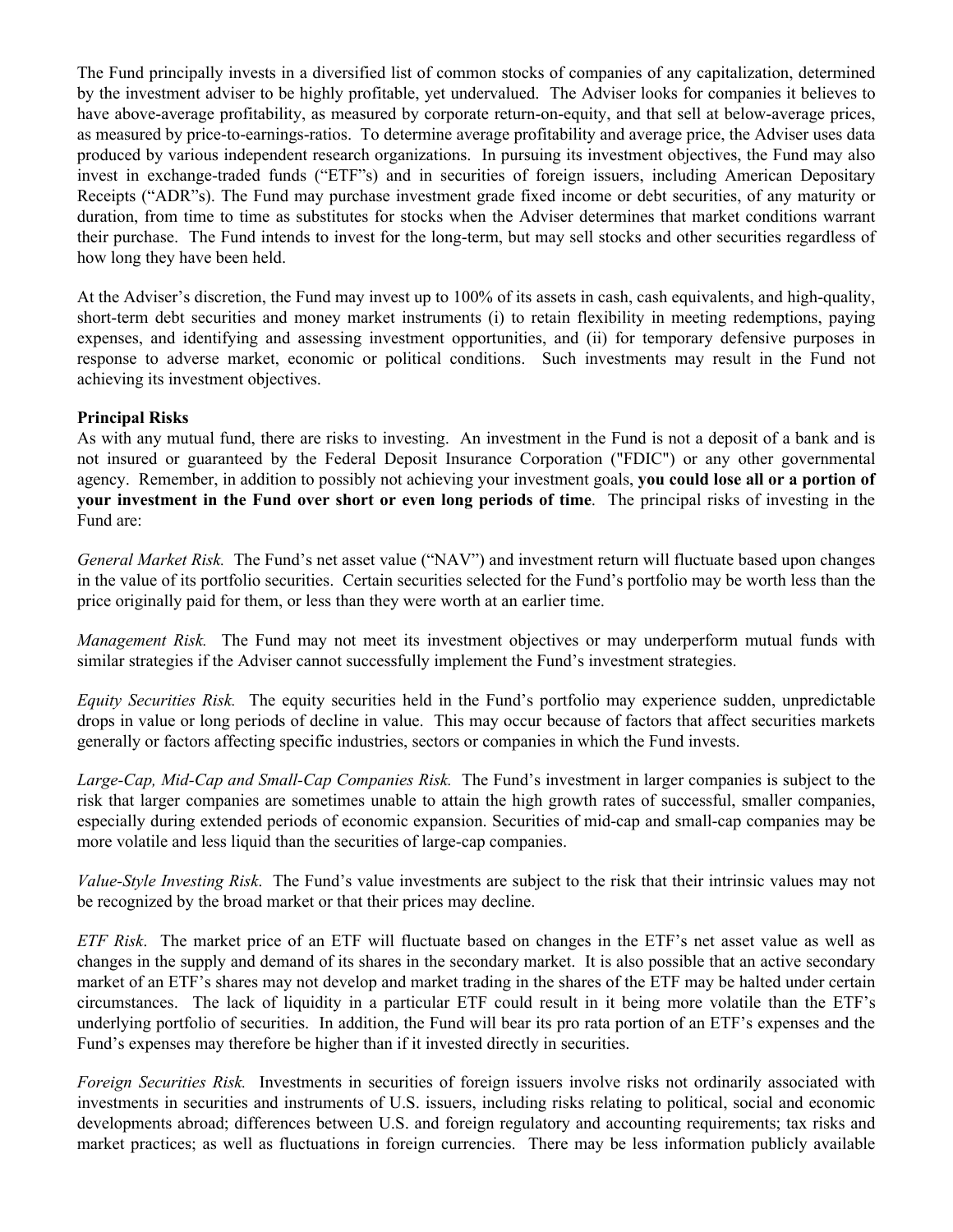about foreign companies than about a U.S. company, and many foreign companies are not subject to accounting, auditing, and financial reporting standards, regulatory framework and practices comparable to those in the U.S.

*ADR Risk.* ADRs are generally subject to the same risks as foreign securities because their values depend on the performance of the underlying foreign securities. ADRs may be purchased through "sponsored" or "unsponsored" facilities. A sponsored facility is established jointly by the issuer of the underlying security and a depositary, whereas a depositary may establish an unsponsored facility without participation by the issuer of the depositary security. Holders of unsponsored ADRs generally bear all the costs of such depositary receipts, and the issuers of unsponsored ADRs frequently are under no obligation to distribute shareholder communications received from the company that issues the underlying foreign securities or to pass through voting rights to the holders of the ADRs. As a result, there may not be a correlation between such information and the market values of unsponsored ADRs.

*Currency Risk.* When the Fund buys or sells securities on a foreign stock exchange, the transaction is undertaken in the local currency rather than in U.S. dollars, which carries the risk that the value of the foreign currency will increase or decrease, which may impact the value of the Fund's portfolio holdings and your investment. Foreign countries may adopt economic policies and/or currency exchange controls that affect its currency valuations in a disadvantageous manner for U.S. investors and companies and restrict or prohibit the Fund's ability to repatriate both investment capital and income, which could place the Fund's assets in such country at risk of total loss.

*Debt Securities Risk.* The Fund's investments in debt securities will be subject to credit risk, interest rate risk, prepayment risk, and duration risk. Credit risk is the risk that an issuer will not make timely payments of principal and interest. Interest rate risk is the risk that the value of debt securities fluctuates with changes in interest rates (*e.g.*, increases in interest rates result in a decrease in value of debt securities). The Fund will be exposed to heightened interest rate risk as interest rates rise from historically low levels. Pre-payment risk is the risk that the principal on debt securities will be paid off prior to maturity causing the Fund to invest in debt securities with lower interest rates. Duration risk is the risk that holding long duration and long maturity investments will magnify certain other risks, including interest rate risk and credit risk.

*Epidemic Risk.* Widespread disease, including pandemics and epidemics have been and can be highly disruptive to economies and markets, adversely impacting individual companies, sectors, industries, markets, currencies, interest and inflation rates, credit ratings, investor sentiment, and other factors affecting the value of the Fund's investments. Given the increasing interdependence among global economies and markets, conditions in one country, market, or region are increasingly likely to adversely affect markets, issuers, and/or foreign exchange rates in other countries, including the U.S. These disruptions could prevent the Fund from executing advantageous investment decisions in a timely manner and negatively impact the Fund's ability to achieve its investment objectives. Any such event(s) could have a significant adverse impact on the value and risk profile of the Fund.

### **Performance**

The accompanying bar chart and table provide some indication of the risks of investing in the Fund by showing changes in the Fund's performance from year-to-year and by showing how the Fund's average annual returns for certain periods compare with those of broad measures of market performance. Following the bar chart is the Fund's highest and lowest return for a quarter during the period shown in the bar chart. The Fund's past performance (before and after taxes) is not necessarily an indication of how the Fund will perform in the future. Updated performance information is available on the Fund's website at https://muhlx.muhlenkamp.com/.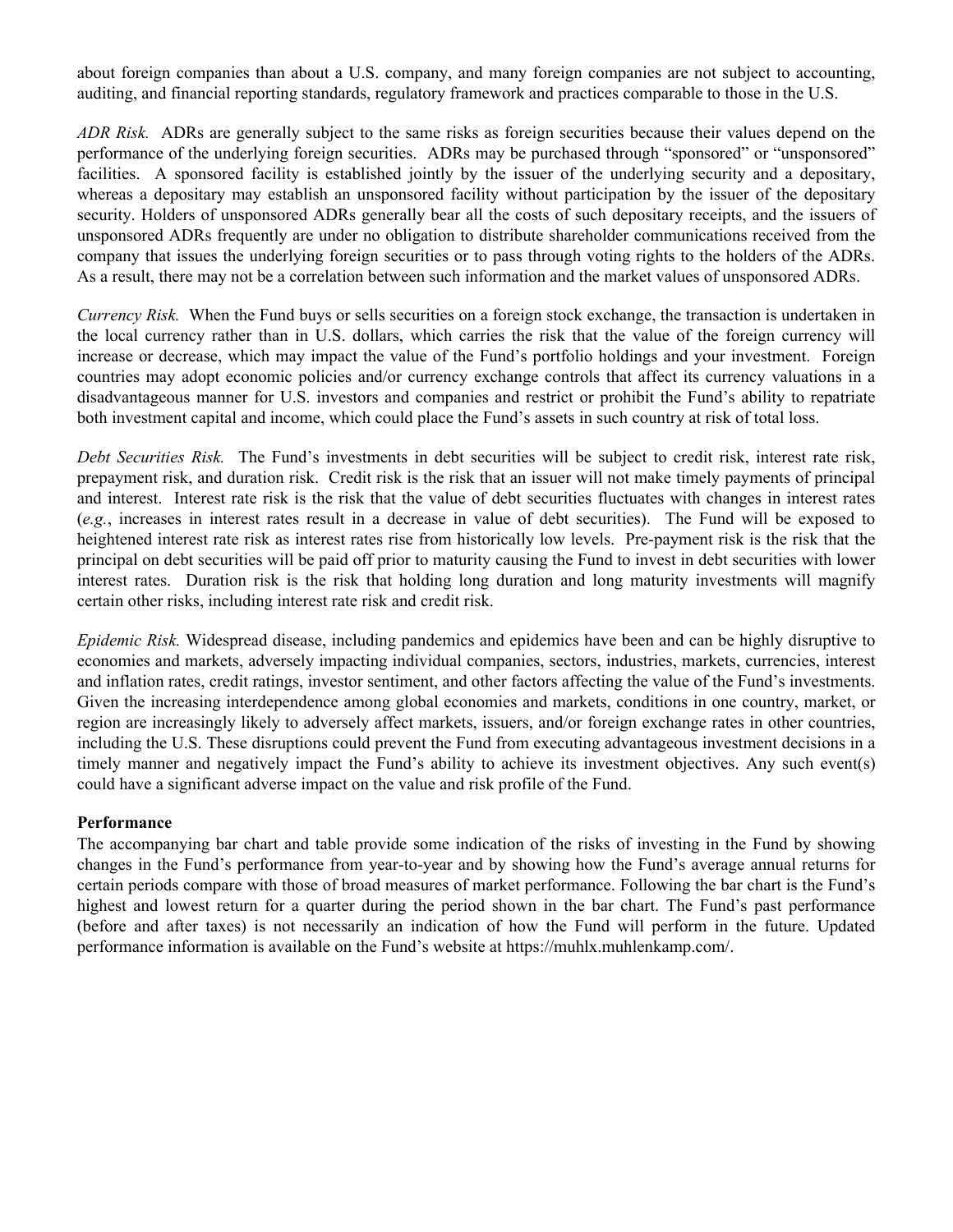

#### **Calendar Year Total Returns as of December 31**

Best Quarter Worst Quarter Q2 2020 22.86% Q1 2020 -27.04%

| Average Annual Total Returns for the periods ended December 31, 2021 <sup>(1)</sup>            |                 |                   |                  |                                           |  |  |  |
|------------------------------------------------------------------------------------------------|-----------------|-------------------|------------------|-------------------------------------------|--|--|--|
|                                                                                                | <b>One Year</b> | <b>Five Years</b> | <b>Ten Years</b> | <b>Since</b><br>Inception<br>(11/01/1988) |  |  |  |
| <b>Return Before Taxes</b>                                                                     | 29.02%          | 11.20%            | 8.86%            | 9.13%                                     |  |  |  |
| <b>Return After Taxes on Distributions</b>                                                     | 26.79%          | 9.35%             | $7.13\%$         | 8.33%                                     |  |  |  |
| Return After Taxes on Distributions and<br>Sale of Fund Shares                                 | 18.74%          | 8.54%             | $6.87\%$         | $8.00\%$                                  |  |  |  |
| S&P 500 <sup>®</sup> Total Return Index (reflects<br>no deduction for fees, expenses or taxes) | 28.71%          | 18.47%            | 16.55%           | 11.29%                                    |  |  |  |

(1) The Muhlenkamp Fund, a series of Wexford Trust, (the "Predecessor Fund") transferred into the Fund in a tax-free reorganization on September 5, 2014. Performance information shown includes the performance of the Predecessor Fund for periods prior to September 5, 2014.

After-tax returns are calculated using the historical highest individual federal marginal income tax rates and do not reflect the impact of state and local taxes. Actual after-tax returns depend on your situation and may differ from those shown. Furthermore, the after-tax returns shown are not relevant to those who hold their shares through taxadvantaged arrangements such as  $401(k)$  plans or individual retirement accounts ("IRAs").